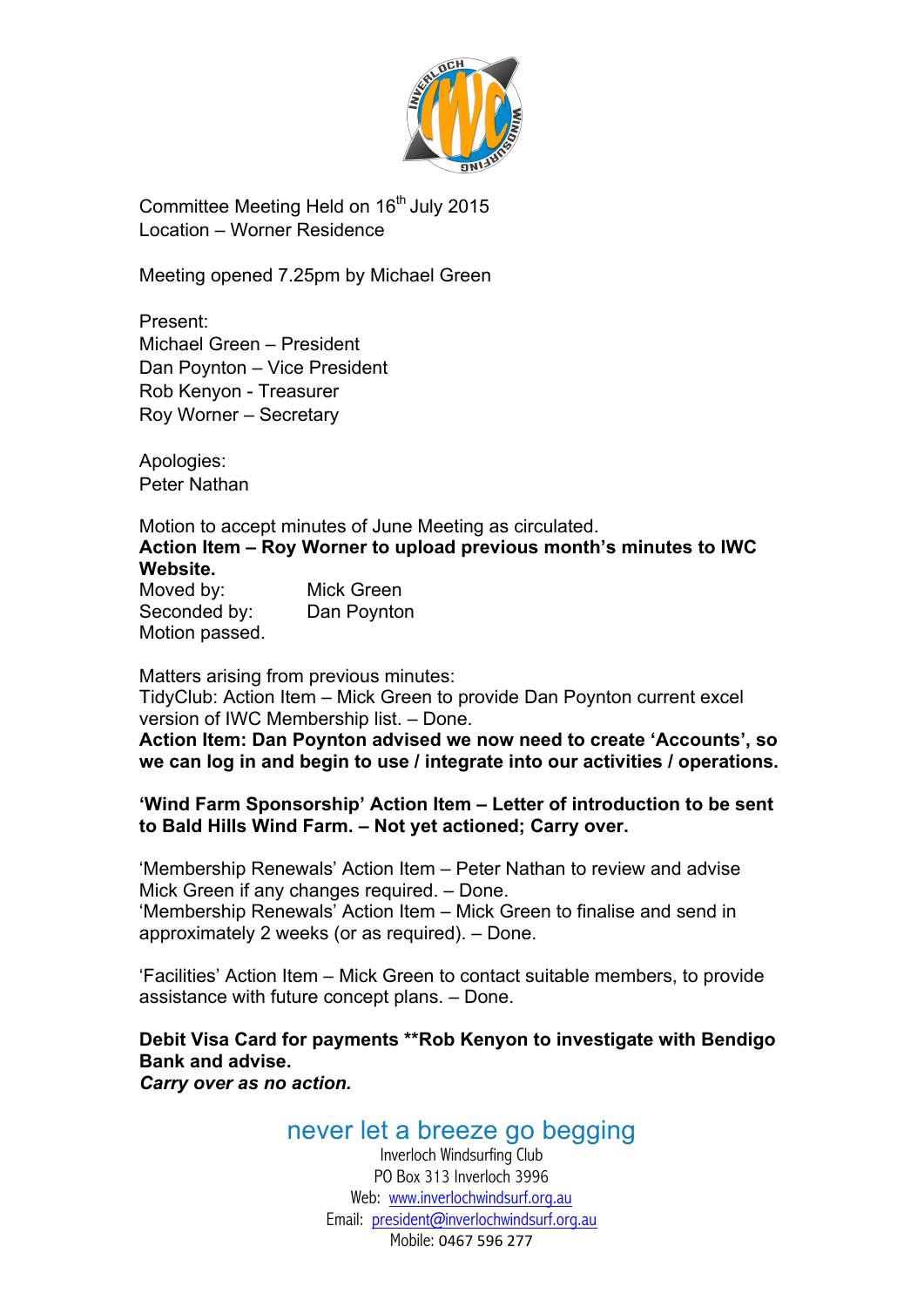

#### **Rob Kenyon advised this has been previously investigated, but not used as there is a monthly charge. Best to use a prepaid Visa from Australia Post.**

#### Correspondence:

#### Correspondence in:

| 10/6/15 | Steve Walker<br>(VV)          | <b>IWC</b>  | Feedback on Inclusive Club Standard          |  |  |  |
|---------|-------------------------------|-------------|----------------------------------------------|--|--|--|
| 11/6/15 | George Vasey                  | Doug Hocken | Dougie's Road Trip                           |  |  |  |
|         | 11/6/15 John - Inlet<br>Hotel | Doug Hocken | Pricing and details for IWC Season Closer    |  |  |  |
|         | 11/6/15 Fei Peng              | Doug Hocken | Dougie's Road Trip                           |  |  |  |
|         | 11/6/15 RACV Resort           | Roy Worner  | Pricing and details for IWC Season Closer    |  |  |  |
|         | 12/6/15 Mark Korvin           | Doug Hocken | Dougie's Road Trip                           |  |  |  |
| 12/6/15 | <b>Ido Segev</b>              | Doug Hocken | Dougie's Road Trip                           |  |  |  |
|         | 12/6/15 Martin Doddrell       | Doug Hocken | Dougie's Road Trip                           |  |  |  |
| 12/6/15 | Richard Hill                  | Doug Hocken | Dougie's Road Trip                           |  |  |  |
| 12/6/15 | Ben Georgiou                  | Doug Hocken | Dougie's Road Trip                           |  |  |  |
| 1/7/15  | Consumer<br>Affairs Victoria  | <b>IWC</b>  | Annual Statement Due 30/12/15 for FY 2014/15 |  |  |  |

#### Correspondence out:

| 10/06/2015 | Doug Hocken            | Anthony Farmer            | Permission to use Photograph to promote Dougie's Road Trip |  |  |  |  |
|------------|------------------------|---------------------------|------------------------------------------------------------|--|--|--|--|
|            | 10/06/2015 Mick Green  | <b>IWC Members</b>        | The Lucky Gust - Edition 13                                |  |  |  |  |
|            | 12/06/2015 Doug Hocken | Inlet Hotel               | Confirmed Quote Accepted for IWC Season Closer             |  |  |  |  |
| 15/06/2015 | Doug Hocken            | <b>Interested Members</b> | Dougie's Road Trip                                         |  |  |  |  |
|            | 15/06/2015 Mick Green  | Antoine Hanekom           | Renewal Auto Payment (Paypal)                              |  |  |  |  |
| 18/06/2015 | Doug Hocken            | Peter Hardy               | INtuition 2016                                             |  |  |  |  |
|            | 29/06/5 Mick Green     | <b>IWC Members</b>        | The Lucky Gust - Season Closer Reminder                    |  |  |  |  |
|            | 15/6/15 Mick Green     | <b>IWC Committee</b>      | YV Roadshow Meeting - Discussion Points                    |  |  |  |  |
| 16/6/15    | Doug Hocken            | Mark Beaton               | Dougie's Road Trip                                         |  |  |  |  |
| 2/7/15     | Doug Hocken            | Dougies Road Trip Members | First Green Light                                          |  |  |  |  |
| 3/7/15     | Doug Hocken            | Dougies Road Trip Members | Yellow Light Caution                                       |  |  |  |  |
| 4/7/15     | Doug Hocken            | Dougies Road Trip Members | Red Light - Event Postponed                                |  |  |  |  |

Media: Nil

Motion to accept Correspondence & Media as tabled. Moved by: Mick Green Seconded by: Dan Poynton Motion passed.

## never let a breeze go begging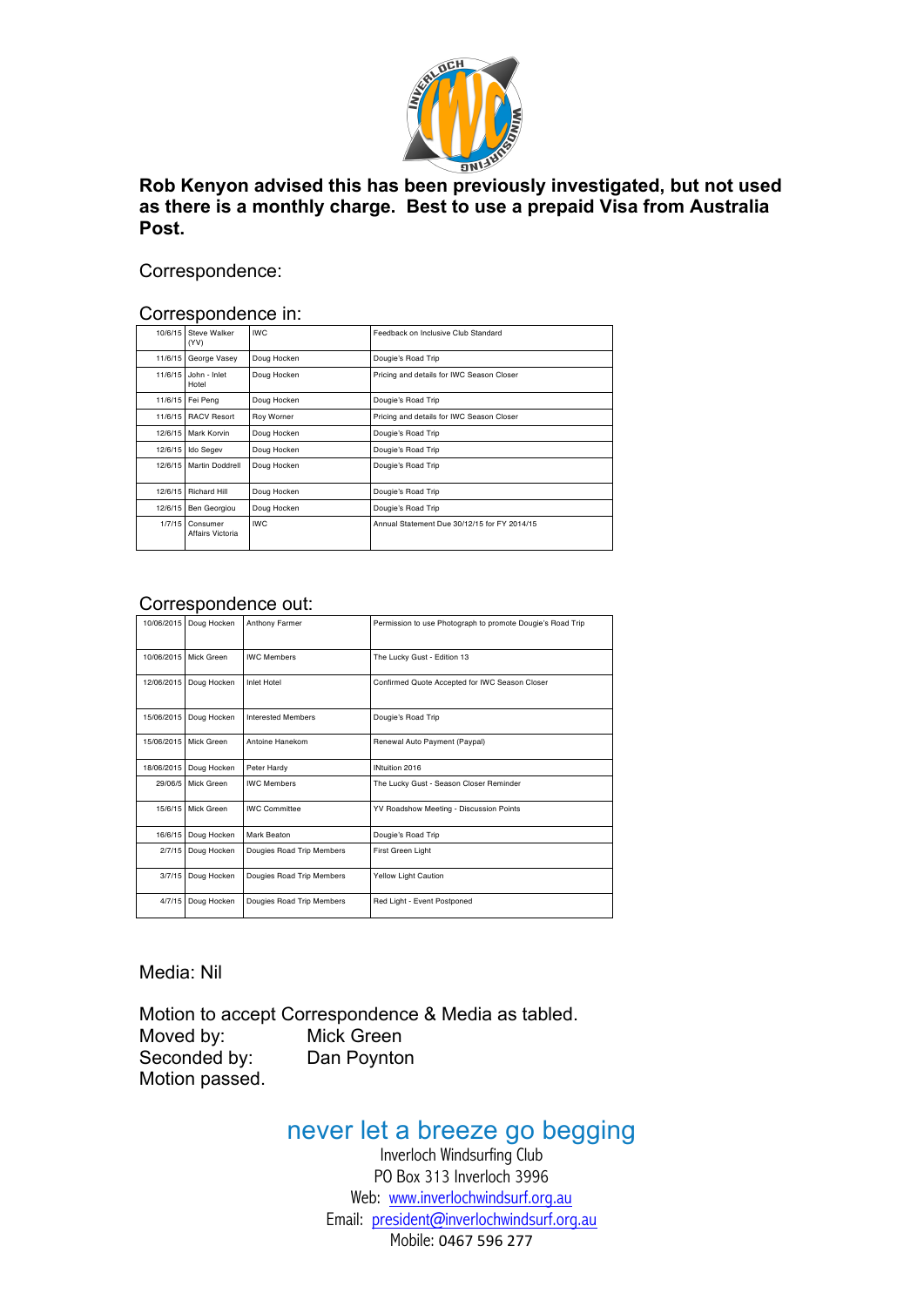

Agenda Items:

#### YV Exit Survey

Mick Green advised that it appears YV have contacted some of our members to participate in an Exit Survey, for members that are no longer current financial members.

Mick will contact YV to query why YV are contacting our members directly. Given the inaccuracies of Fox Pulse, our financial members may be showing as non-financial on YV's system.

### Inclusive Club Standard

Dan Poynton replied to Sam Watson (YV) and advised we did undertake the Inclusive Club Standard. YV will send us the certificate of completion accordingly.

'Dougie's Winter Road Trip'

Doug Hocken commented that we had a tremendous response to this, around 20 respondees who are interested in attending.

Perhaps we need to entertain the idea of scheduling 1-2 roadtrips throughout the year as club scheduled events.

Roy Worner commented on an upcoming event at Lake Illawarra (Primbee, NSW). Committee agreed this appears to be well received by the members, and will be put up on Facebook for inclusion of additional members if interested.

Reports:

Presidents Report – Michael Green Carry over to General Business

Vice-Presidents Report – Dan Poynton Dan has undertaken some further work in TidyClub to progress our integration into the system. A further demonstration was provided by Dan.

Treasurers Report – Rob Kenyon Current balance: \$12,069.01 Recent activity includes: Membership drive at IWC Season Closer.

## never let a breeze go begging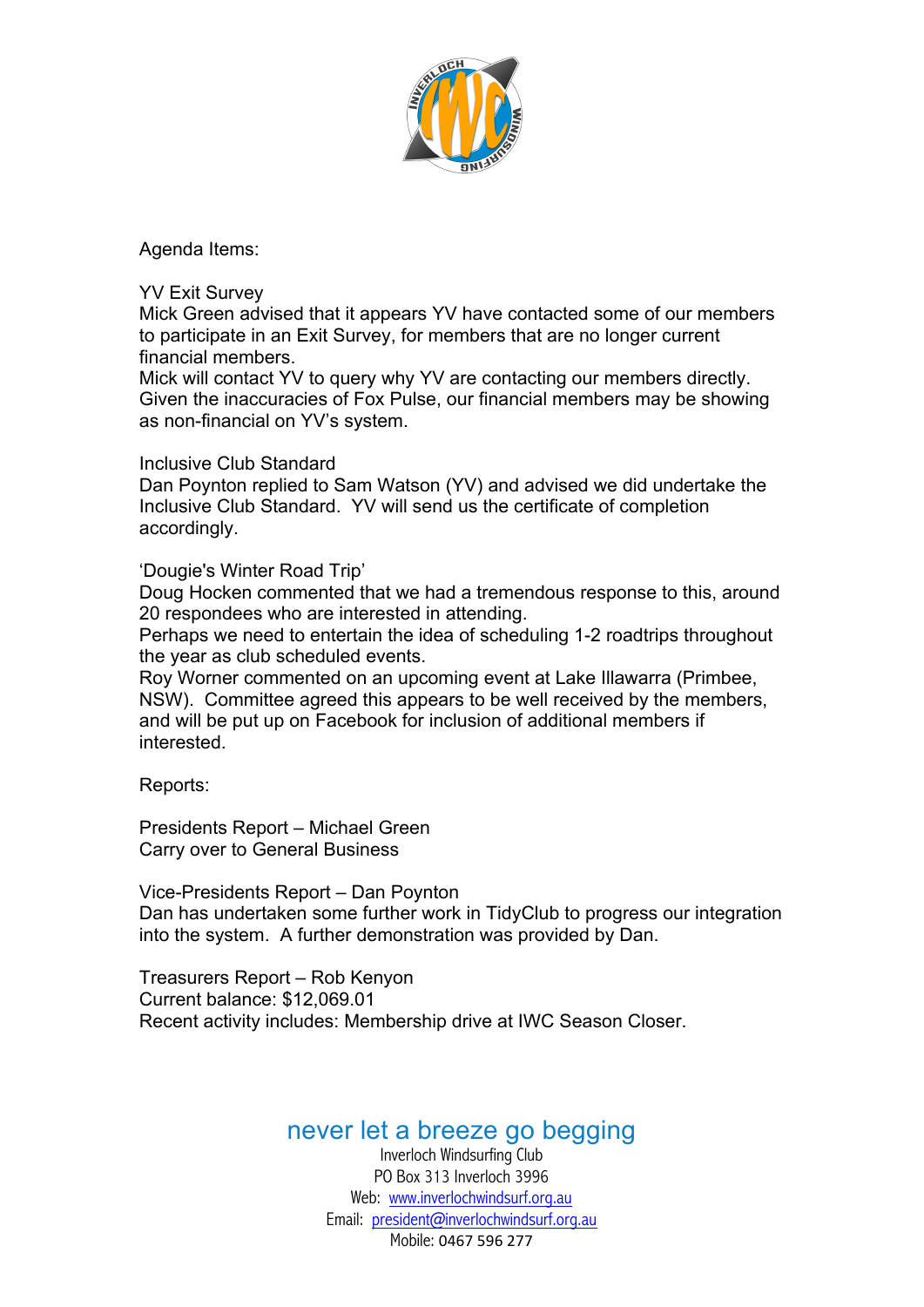

Membership Report – Peter Nathan

(Mick Green in absentia) Membership is up, and the use of an ipad during the season closer was well utilized.

Training Report – Roy Worner Nothing to report.

Motion to accept Reports as presented. Moved by: Dan Poynton Seconded by: Rob Kenyon Motion passed.

General Business:

Web information from Mick Green: Mick Green has increased the spam protection on our website, as we were starting to get some malicious traffic.

# **Usage Statistics for inverlochwindsurf.org.au**

Summary by Month<br>Generated 15-Jul-2015 23:42 AEST



# never let a breeze go begging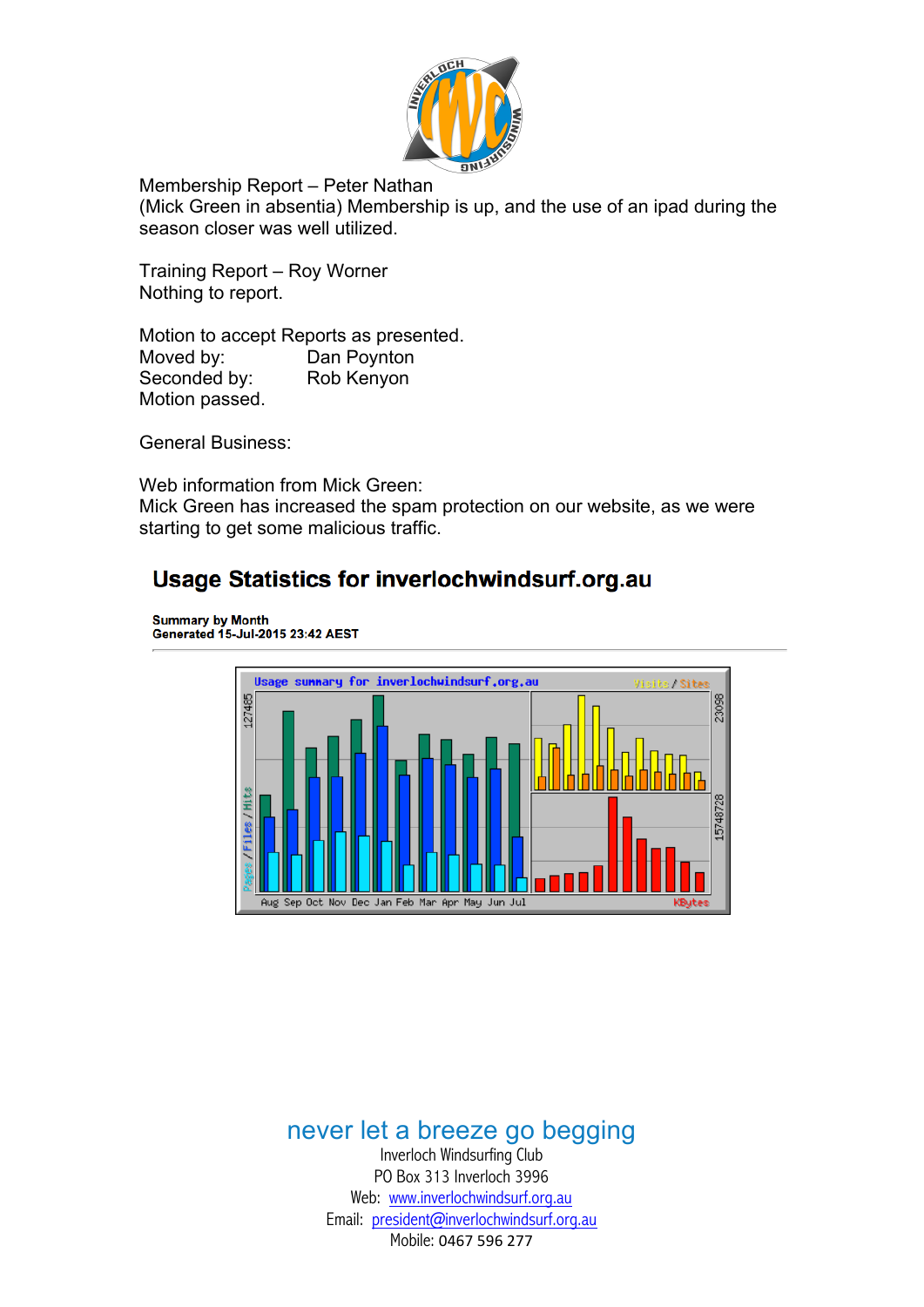

| <b>Summary by Month</b> |                  |      |                        |                       |              |               |               |              |              |             |
|-------------------------|------------------|------|------------------------|-----------------------|--------------|---------------|---------------|--------------|--------------|-------------|
| <b>Month</b>            | <b>Daily Avg</b> |      |                        | <b>Monthly Totals</b> |              |               |               |              |              |             |
|                         | Hits             |      | <b>Files   Pages  </b> | <b>Visits</b>         | <b>Sites</b> | <b>KBytes</b> | <b>Visits</b> | <b>Pages</b> | <b>Files</b> | <b>Hits</b> |
| <b>Jul 2015</b>         | 6371             | 2346 | 612                    | 284                   | 2199         | 3116176       | 4270          | 9184         | 35201        | 95567       |
| <b>Jun 2015</b>         | 3329             | 2654 | 578                    | 281                   | 4146         | 4972681       | 8439          | 17352        | 79629        | 99872       |
| <b>May 2015</b>         | 2869             | 2380 | 581                    | 279                   | 3823         | 7311216       | 8677          | 18012        | 73795        | 88949       |
| <b>Apr 2015</b>         | 3272             | 2734 | 780                    | 318                   | 4403         | 7086228       | 9551          | 23409        | 82026        | 98178       |
| <b>Mar 2015</b>         | 3300             | 2781 | 816                    | 407                   | 4887         | 8780032       | 12622         | 25317        | 86221        | 102318      |
| <b>Feb 2015</b>         | 3038             | 2695 | 620                    | 325                   | 3469         | 12295053      | 9113          | 17362        | 75464        | 85086       |
| Jan 2015                | 4112             | 3453 | 1046                   | 482                   | 4898         | 15748728      | 14964         | 32426        | 107048       | 127485      |
| <b>Dec 2014</b>         | 3589             | 2882 | 1169                   | 655                   | 5825         | 4302271       | 20310         | 36258        | 89345        | 111267      |
| <b>Nov 2014</b>         | 3353             | 2489 | 1283                   | 769                   | 3938         | 3154417       | 23098         | 38516        | 74675        | 100612      |
| <b>Oct 2014</b>         | 3005             | 2375 | 1068                   | 511                   | 3536         | 3032195       | 15868         | 33116        | 73625        | 93170       |
| <b>Sep 2014</b>         | 3898             | 1765 | 781                    | 369                   | 10161        | 2679769       | 11090         | 23430        | 52977        | 116949      |
| <b>Aug 2014</b>         | 2012             | 1550 | 816                    | 403                   | 3238         | 2219487       | 12496         | 25296        | 48073        | 62388       |
| <b>Totals</b>           |                  |      |                        |                       |              | 74698253      | 150498        | 299678       | 878079       | 1181841     |

Communication & Media: Mick Green received an email from Gippslander Magazine, wanting to do an article. Mick suggested an article on the amount of IWC members we have had, that have relocated to the area. An interviewer has contacted Mick to advise this could be done just prior to Summer.

Season Closer Wrap-Up: Mick Green commented that this was a good night with approximately 30 odd members attending. Jayden Matthews did a great job of presenting his part of the night, including the panel interview of several IWC members.

Dan Poynton: Gippsport have had their funding approved for the coming year in regards to VicHealth. VicHealth are keen to target their next approach to the slightly active members of the community, with a view to increasing their levels of sport activities. VicHealth are interested in running a term program that includes a component of Windsurfing.

Dan also spoke about some developments in the Innovation Challenge, with groups and clubs being innovative in including new people / members into sport.

Mick Green: Mick commented on the recent YV Awards night, with the success story of the Albury-Wodonga Yacht Club. Mick and Doug Hocken also had the opportunity to speak with Gavin regarding our development of becoming a Discover Sailing Centre. Gippsland Lakes may also become a centre for a focus on Power Boat Handling Certification. IWC could possibly

## never let a breeze go begging